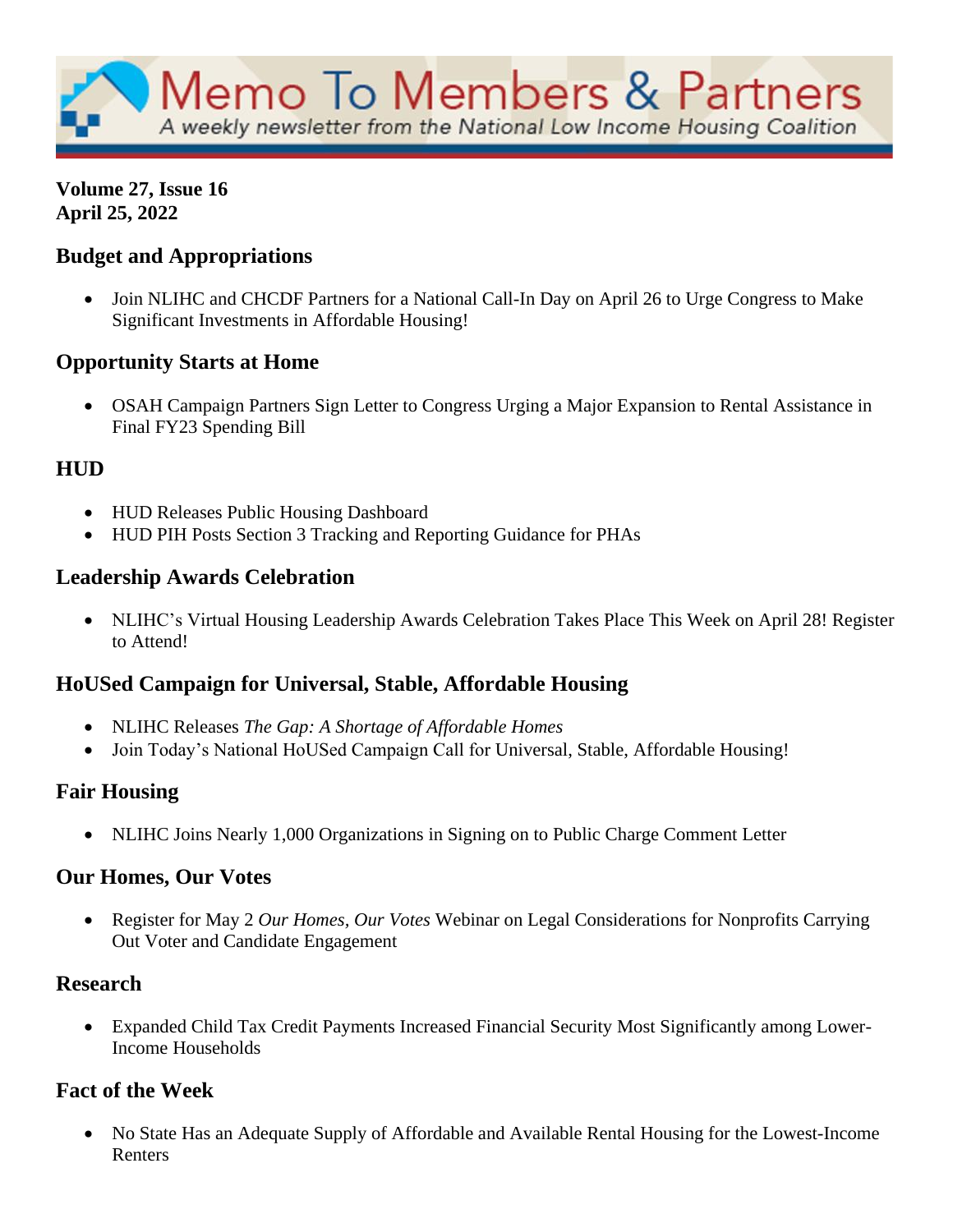## **From the Field**

• Illinois General Assembly Passes Source-of-Income Fair Housing Protections

## **Events**

• Join Upcoming "Tenant Talk Live" Webinar for Renters and Resident Leaders: Organizing for Housing Choice Voucher (HCV) Holders

## **NLIHC Careers**

- NLIHC Seeks Chief Operating Officer
- NLIHC Seeks Manager/Director of Field Organizing

## **NLIHC in the News**

• NLIHC in the News for the Week of April 17

## **NLIHC News**

• Where to Find Us – April 25, 2022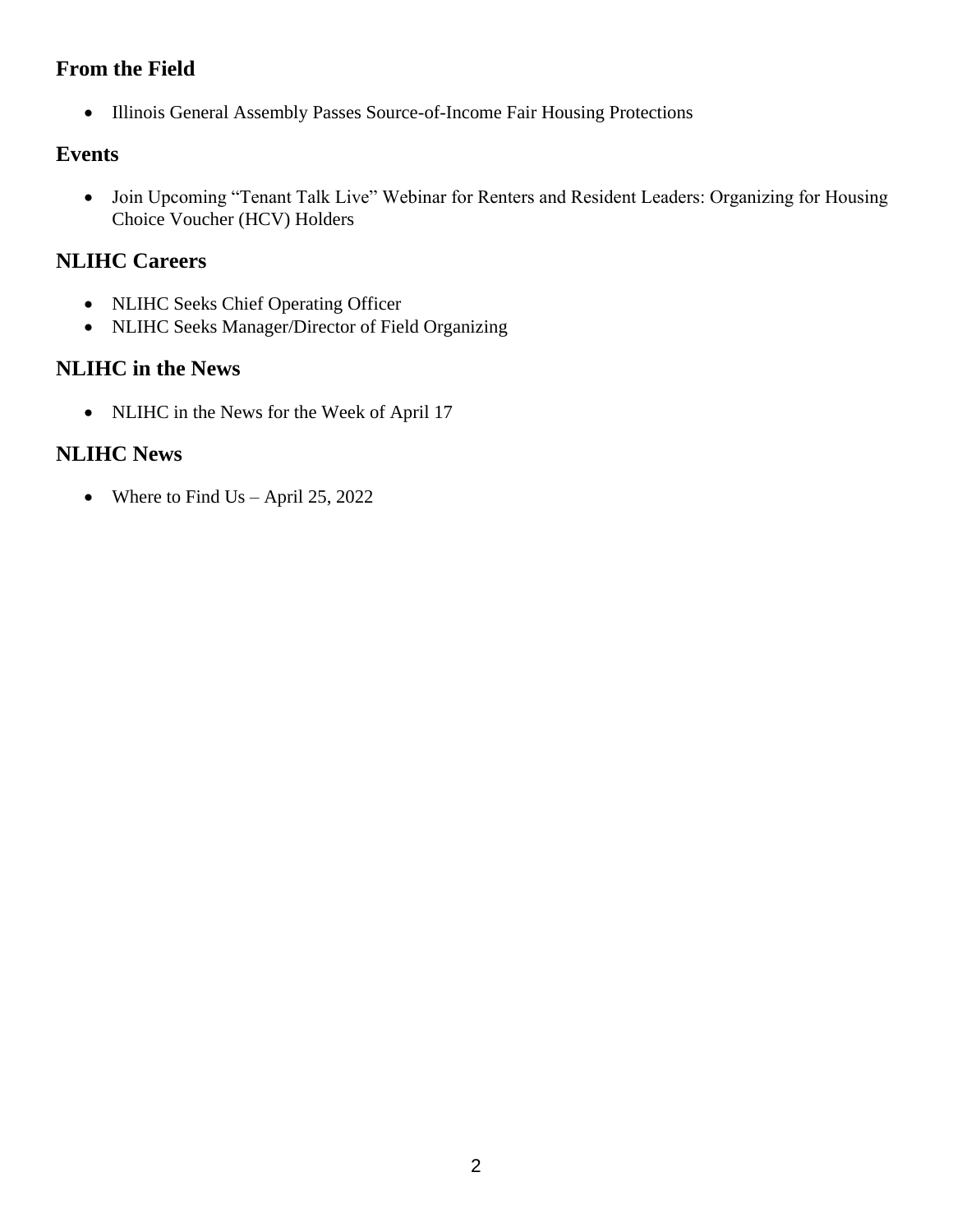## **Budget and Appropriations**

### **Join NLIHC and CHCDF Partners for a National Call-In Day on April 26 to Urge Congress to Make Significant Investments in Affordable Housing!**

NLIHC and our partners at the Campaign for Housing and Community Development Funding [\(CHCDF\)](https://nlihc.org/explore-issues/projects-campaigns/campaign-housing-and-community-development-funding) are hosting a National Call-In Day on April 26 during which advocates can urge Congress to make significant investments in affordable housing in the fiscal year (FY) 2023 budget and in any reconciliation package. Use NLIHC's [National Call-In Day script](https://nlihc.org/sites/default/files/CHCDF_Call_Script.pdf) to help develop your own talking points and urge Congress not to miss two critical opportunities to expand investments in affordable housing this year: during the FY23 appropriations process and in a budget reconciliation bill.

### *FY23 Appropriations*

The President released his [FY23 budget request](https://nlihc.org/resource/analysis-president-bidens-fy-2023-budget-request) in late March (see *Memo*, [4/4\)](https://nlihc.org/resource/biden-administrations-budget-request-signals-start-fy23-appropriations-season-take-action), kicking off the FY23 appropriations process. Congressional leaders in the House and Senate must now draft their own versions of the spending bill, with the goal of finalizing an appropriations package before the new fiscal year begins on October 1.

Advocates can help ensure that affordable housing programs receive robust funding by contacting their members of Congress and urging them to support the highest level of funding possible for affordable housing, including for NLIHC's top priorities:

- \$32.13 billion for the Tenant-Based Rental Assistance (TBRA) program to renew all existing contracts and expand housing vouchers to an additional 200,000 households.
- \$5.125 billion for the Public Housing Capital Fund to preserve public housing, and \$5.06 billion for the Public Housing Operating Fund.
- \$3.6 billion for HUD's Homeless Assistance Grants program to address the needs of people experiencing homelessness.
- \$100 million for legal assistance to prevent evictions.
- \$300 million for the competitive tribal housing program, targeted to tribes with the greatest needs.

CHCDF held a webinar on April 21 providing an overview of affordable housing programs for FY23. You can watch the recording here:<https://bit.ly/3EF2zAG>

#### *Budget Reconciliation*

The appropriations process is vital to ensuring continued and expanded funding for HUD's affordable housing programs. However, budget reconciliation – which allows the Senate to pass legislation with a simple majority of 51 votes, rather than the 60 votes typically required in the chamber – represents the best opportunity to secure the bold, large-scale investments in affordable housing needed to address the severe lack of deeply affordable rental homes.

While the "Build Back Better Act" has stalled in the Senate, President Biden and Congressional Democrats are working to revive negotiations to enact a significantly scaled-down version of the bill. It is vital that Congress include in any reconciliation package significant funding for targeted affordable housing investments, including the HoUSed campaign's [top priorities:](https://nlihc.org/sites/default/files/Historic-Housing-Investments-in-the-Build-Back-Better-Act.pdf)

- \$25 billion to expand housing vouchers to more than [300,000 households.](https://www.cbpp.org/blog/bbb-includes-major-investments-in-housing-affordability?utm_source=NLIHC+All+Subscribers&utm_campaign=8a6570fcb2-cta_Housed_01252022&utm_medium=email&utm_term=0_e090383b5e-8a6570fcb2-293290537&ct=t(cta_Housed_01252022))
- \$65 billion to preserve public housing for its 2 million residents.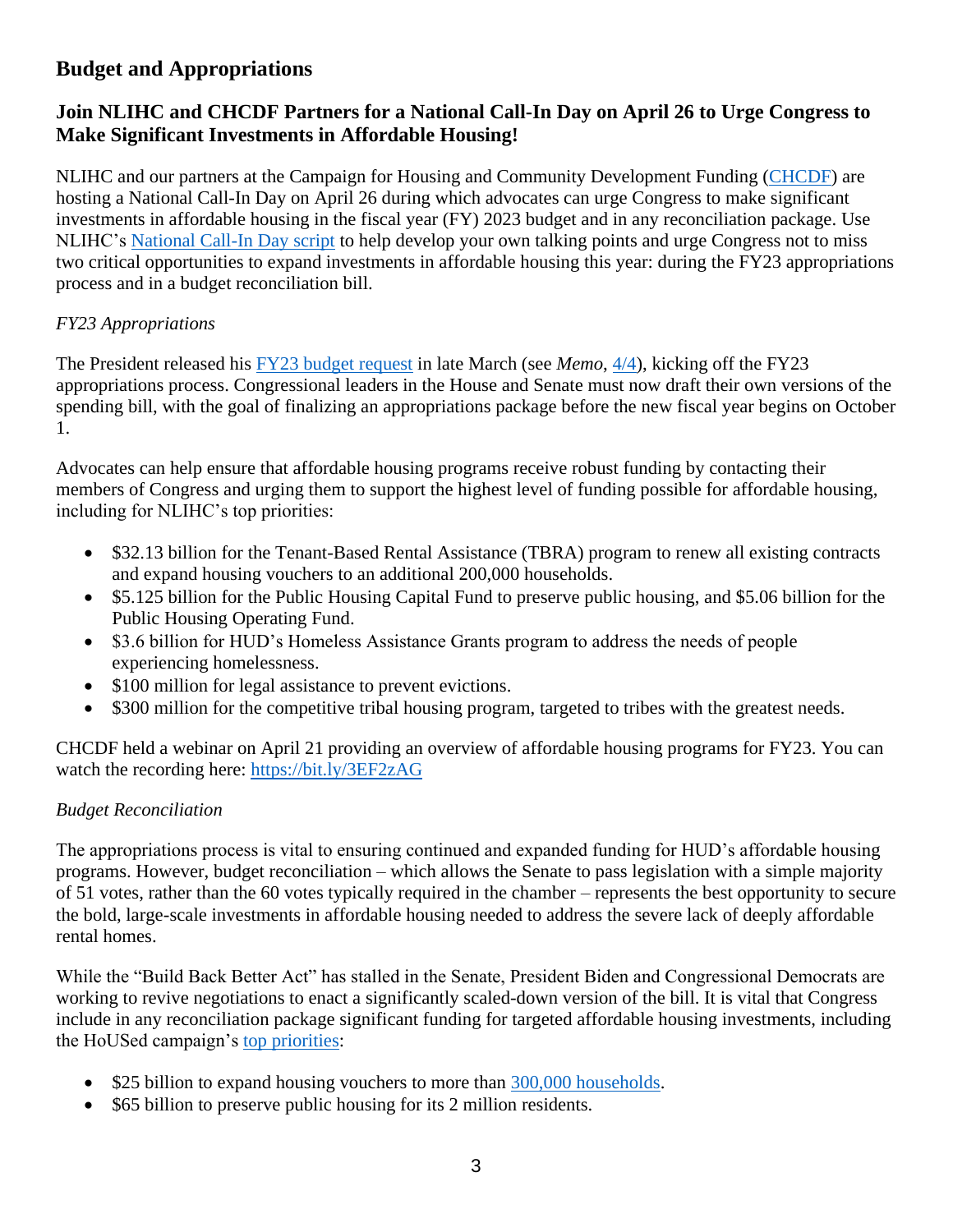• \$15 billion for the national Housing Trust Fund to build, preserve, and operate more than [150,000 units](https://nlihc.org/sites/default/files/housed_NHTF_allocations-15B.pdf?utm_source=NLIHC+All+Subscribers&utm_campaign=ed4a18dffa-CTA_housed_120221&utm_medium=email&utm_term=0_e090383b5e-ed4a18dffa-293290537&ct=t(CTA_housed_120221)) of affordable, accessible homes for households with the lowest incomes.

#### **Take Action**

Your members of Congress need to hear from you about the vital importance of increased affordable housing funding, and what these investments would mean for your community!

- [Call your members' offices on April 26](https://nlihc.secure.force.com/actions/TakeActionNew?actionId=AR00943&utm_source=NLIHC+All+Subscribers&utm_campaign=a7b2398138-natl-call_summary_03-28-2022&utm_medium=email&utm_term=0_e090383b5e-a7b2398138-&ct=t(natl-call_summary_03-28-2022)) and urge them to support funding for affordable housing, homelessness, and community development programs at the highest levels possible for FY23, and to provide significant funding for vouchers, public housing, and the national Housing Trust Fund in any reconciliation package! Use NLIHC's [National Call-In Day script](https://nlihc.org/sites/default/files/CHCDF_Call_Script.pdf) for talking points.
- [Sign your organization on to a letter](https://nlihc.secure.force.com/actions/CapturePetitionNew?actionId=AR00956) supporting the highest level of funding possible for housing resources in FY23.
- [Continue to weigh in with your members of Congress](https://nlihc.secure.force.com/actions/TakeActionNew?actionId=AR00943&utm_source=NLIHC+All+Subscribers&utm_campaign=a7b2398138-natl-call_summary_03-28-2022&utm_medium=email&utm_term=0_e090383b5e-a7b2398138-&ct=t(natl-call_summary_03-28-2022)) about why investments in rental assistance, public housing, and the Housing Trust Fund should remain in any budget reconciliation package!

### **Opportunity Starts at Home**

#### **OSAH Campaign Partners Sign Letter to Congress Urging a Major Expansion to Rental Assistance in Final FY23 Spending Bill**

The Opportunity Starts at Home campaign sent a [letter](https://www.opportunityhome.org/wp-content/uploads/2022/04/OSAH-sign-on-FY23-Approps.pdf) to congressional appropriators on April 22 urging them to expand Housing Choice Vouchers (HCVs) to an additional 200,000 households in their FY23 spending bills in accordance with President Biden's budget request. The letter's signatories include 17 leading national organizations from an array of sectors, such as the American Academy of Pediatrics, Church World Service, Civil Rights Corps, and the National Coalition for Homeless Veterans.

Rental assistance is a critically important tool for helping people with the lowest incomes afford decent, stable homes and avoid homelessness. Due to chronic under-funding and disinvestment, however, only one in four households eligible for a federal housing voucher will get the help it needs. The FY23 spending bill presents an opportunity to obtain a tremendous return on investment by expanding HCVs to an additional 200,000 households.

Read the campaign's letter [here.](https://www.opportunityhome.org/wp-content/uploads/2022/04/OSAH-sign-on-FY23-Approps.pdf)

#### **HUD**

#### **HUD Releases Public Housing Dashboard**

HUD recently released a [Public Housing Data Dashboard](https://www.hud.gov/program_offices/public_indian_housing/programs/ph/PH_Dashboard?utm_medium=email&utm_source=govdelivery) providing information on the number of public housing units, occupancy rates, funding levels, household demographics, and utility usage in public housing. Users can filter the dashboard to view data for specific states, regions, public housing authorities (PHAs), and field offices. The dashboard also provides visualizations of public housing trends over time, such as the occupancy rate, which has decreased slightly over the last year.

The dashboard provides interactive visualizations, allowing users to compare states and national statistics. Filtering to view the state of Utah, for example, makes it clear that the state's public housing residents are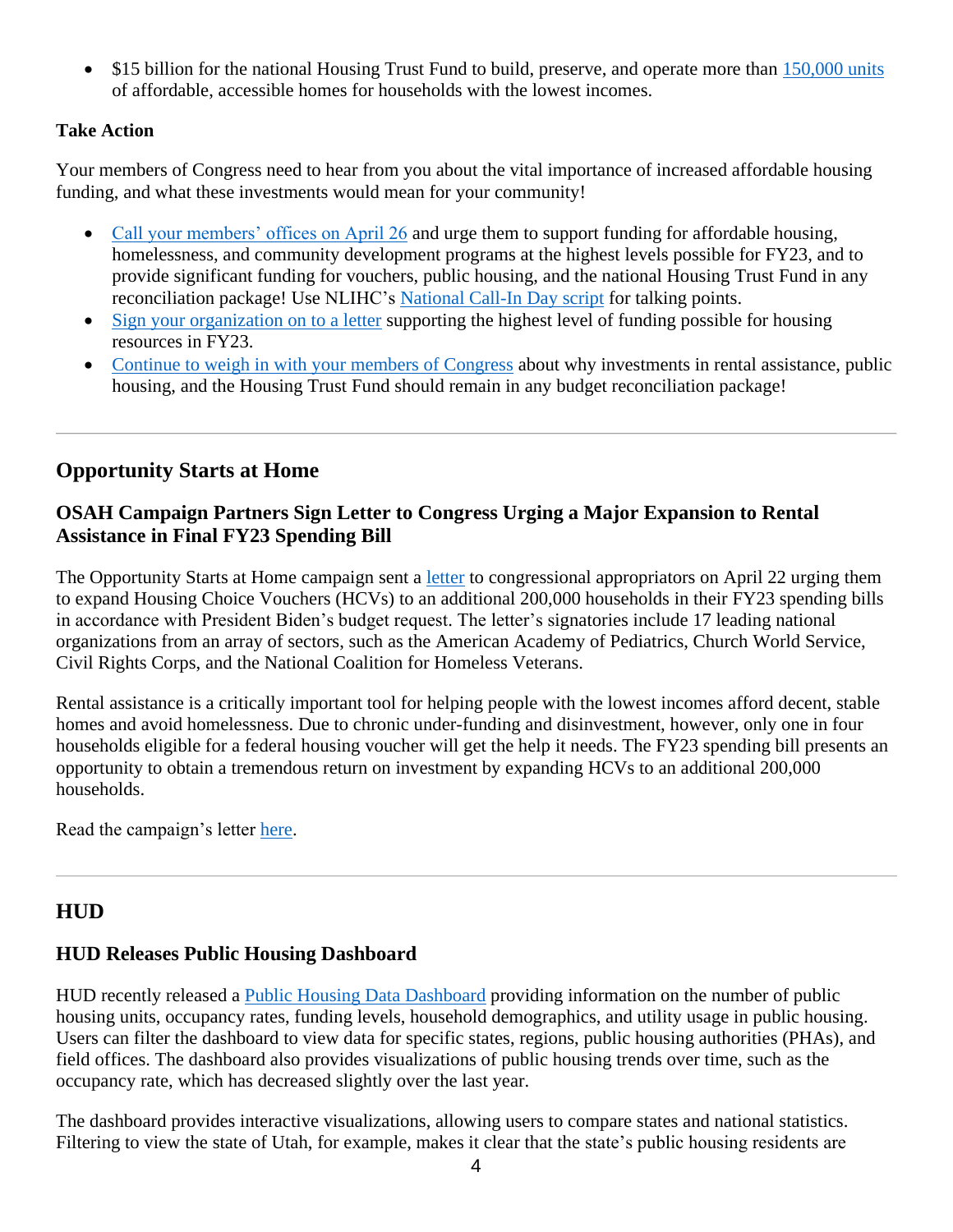significantly older than residents nationally, with 48% of public housing residents in Utah being over the age of 62 compared to 35% nationally. A visualization showing the national public housing occupancy rate of 94.44% also adjusts when a user selects specific states. This adjustment reveals that states such as Oregon, Washington, and Idaho have higher-than-average occupancy rates (higher than 97%) while states like Kansas and Maryland have lower-than-average occupancy rates (lower than 90%).

Explore the dashboard at:<https://bit.ly/3OqvtJ1>

## **HUD PIH Posts Section 3 Tracking and Reporting Guidance for PHAs**

HUD's Office of Public and Indian Housing (PIH) posted [Notice PIH 2022-10](https://www.hud.gov/sites/dfiles/PIH/documents/PIH2022-10.pdf) on April 18, providing guidance for public housing agencies (PHAs) regarding their obligation to track and report compliance with the Section 3 final rule published in the *Federal Register* on September 29, 2020 (see *Memo,*[10/5/20\)](https://nlihc.org/resource/hud-publishes-final-section-3-rule). Although the Notice is oriented to PHAs, residents and advocates will benefit from learning about their PHA's Section 3 responsibilities and from the definitions of key terms and summaries of key provisions in the final Section 3 rule provided by the Notice.

The purpose of Section 3 of the "Housing and Urban Development Act of 1968" is to ensure that when HUD funds are used to assist housing and community development projects, "to the greatest extent feasible" preference for some of the jobs and other economic opportunities created go to low-income people, "particularly those who are recipients of government assistance for housing." Another Section 3 obligation involves supporting businesses owned or controlled by low-income people or businesses that hire them. PHAs and jurisdictions using Community Development Block Grant (CDBG), HOME Investment Partnerships program, and other HUD funds must comply with Section 3 and ensure that contractors and subcontractors comply.

The Notice clarifies the manner in which Section 3 applies to several PIH-related programs. For example, public housing "mixed-finance" development, whether fully or partially assisted with public housing funds, is subject to the same Section 3 obligations as housing developed solely with public housing funds.

PHAs must track and monitor the Section 3 compliance of Choice Neighborhood Initiative (CNI) projects, phases, and activities that receive \$200,000 or more in CNI, CDBG, or HOME funds. CNI projects, phases, and activities that do not receive HUD funds are not subject to Section 3.

Public housing that converts to either Section 8 project-based vouchers (PBVs) or project-based rental assistance (PBRA) through the Rental Assistance Demonstration (RAD) is generally not subject to Section 3. The Notice, however, makes clear that pre-development work conducted before RAD conversion using preconversion public housing financial assistance is subject to Section 3. In addition, Section 3 applies to contractually obligated activities that take place after the date of RAD conversion. In addition, after the RAD closing (during RAD-related construction), a property is subject to Section 3 if it receives \$200,000 or more in CDBG or HOME funds for rehabilitation or other development assistance (e.g., sidewalks, water and sewer connections, parking lots, street repairs, etc.).

The 2020 Section 3 rule provided a transition period between its effective date of November 30, 2020, and the beginning of the first reporting period on July 1, 2021. First reports are due on August 29, 2022, for PHAs that have fiscal years ending on June 30, 2022. Section 3 reports are due 60 days after the end of each PHA's fiscal year.

In the past, PHAs submitted Section 3 compliance information through the SPEARS system, which will no longer be used. PIH is creating a new system called "S3R," which is still not available. If a PHA also receives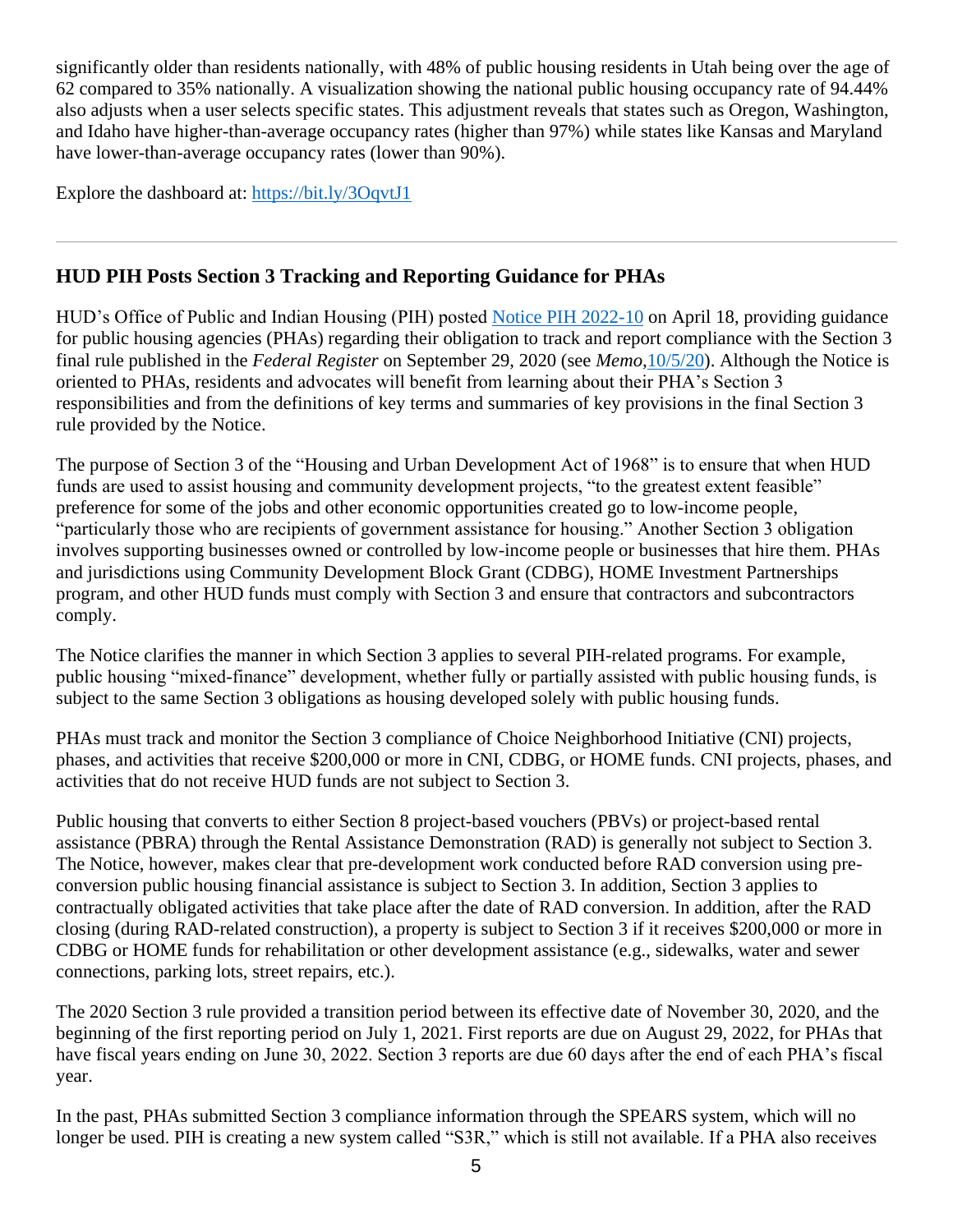CDBG or HOME funds, it must use a different system to report Section 3 compliance related to the use of those funds, the Integrated Disbursement and Information System (IDIS) for regular CDBG or HOME, or Disaster Recovery Grant Reporting (DRGR) if CDBG-Disaster Recovery funds (CDBG-DR) are used.

The Notice states that reporting will initially remain at the grant- or individual program-level (for PHAs that are not participating in the Moving to Work (MTW) demonstration). However, PIH is considering PHA-level reporting (which NLIHC fears will prevent a nuanced assessment of a PHA's Section 3 compliance).

Commenting on the proposed Section 3 rule, NLIHC urged HUD to retain a complaint process similar to the process in the 1994 Interim Section 3 that preceded the 2020 final rule administered by HUD's Office of Fair Housing and Equal Opportunity (FHEO). Unfortunately, in the final rule, HUD chose to have complaints sent to the relevant HUD program office – PIH in the case of public housing, and Community Planning and Development (CPD) in the case of CDBG and HOME. While program offices can effectively address programrelated issues, these offices might not be as objective about, or as well-versed in, Section 3 policy as third-party offices such as FHEO. With the new Section 3 rule, HUD's Office of Field Policy and Management (FPM) now oversees and administers Section 3.

Notice PIH 2022-10 reflects the final rule and states that complaints must be sent to the local HUD field office or directly to the relevant program office. When a complaint is received, staff in the appropriate field office will gather facts as well as the PHA's response and work with the PHA to address the complaint. In the case of a complaint regarding public housing, the field office staff must provide PIH's Section 3 Coordinator in the Office of Field Operations (OFO) with a copy of any complaints. OFO will then track complaints and their outcomes.

Read Notice PIH 2022-10 at:<https://bit.ly/3xHNVqS>

Find FPM's (rudimentary) Section 3 page at:<https://bit.ly/397zvWH>

HUD Exchange offers a more comprehensive Section 3 webpage at:<https://bit.ly/3L6S2R2> The page has a virtual *[Section 3 Guidebook](https://www.hudexchange.info/programs/section-3/section-3-guidebook/welcome/)* and virtual [Section 3 Frequently Asked Questions \(FAQs\)](https://www.hudexchange.info/section-3/faqs/) that cannot be easily downloaded and photocopied for distribution at resident meetings.

Read more about Section 3 on [page 7-46](https://nlihc.org/sites/default/files/2022-03/2022AG_7-08_Section-3.pdf) of NLIHC's *2022 Advocates' Guide* and on NLIHC's [public housing](https://nlihc.org/explore-issues/housing-programs/public-housing)  [webpage.](https://nlihc.org/explore-issues/housing-programs/public-housing)

## **Leadership Awards Celebration**

#### **NLIHC's Virtual Housing Leadership Awards Celebration Takes Place This Week on April 28! Register to Attend!**

[Celebrate](https://app.mobilecause.com/e/uSYuyg?vid=qzao7) the affordable housing leadership of **Representative Ritchie Torres (D-NY), the Congressional Progressive Caucus**, and **Ann O'Hara** at NLIHC's Virtual Housing Leadership Awards Celebration this Thursday, April 28, from 4 to 5 pm ET. The Celebration will honor these leaders for their outstanding contributions to ensuring affordable housing for those most in need. Register to attend at: [https://bit.ly/LEADERS22.](https://bit.ly/LEADERS22) Donate to NLIHC in these leaders' honor as an [individual](https://bit.ly/LEADERS22) or as an [organization.](https://bit.ly/LEADERS22)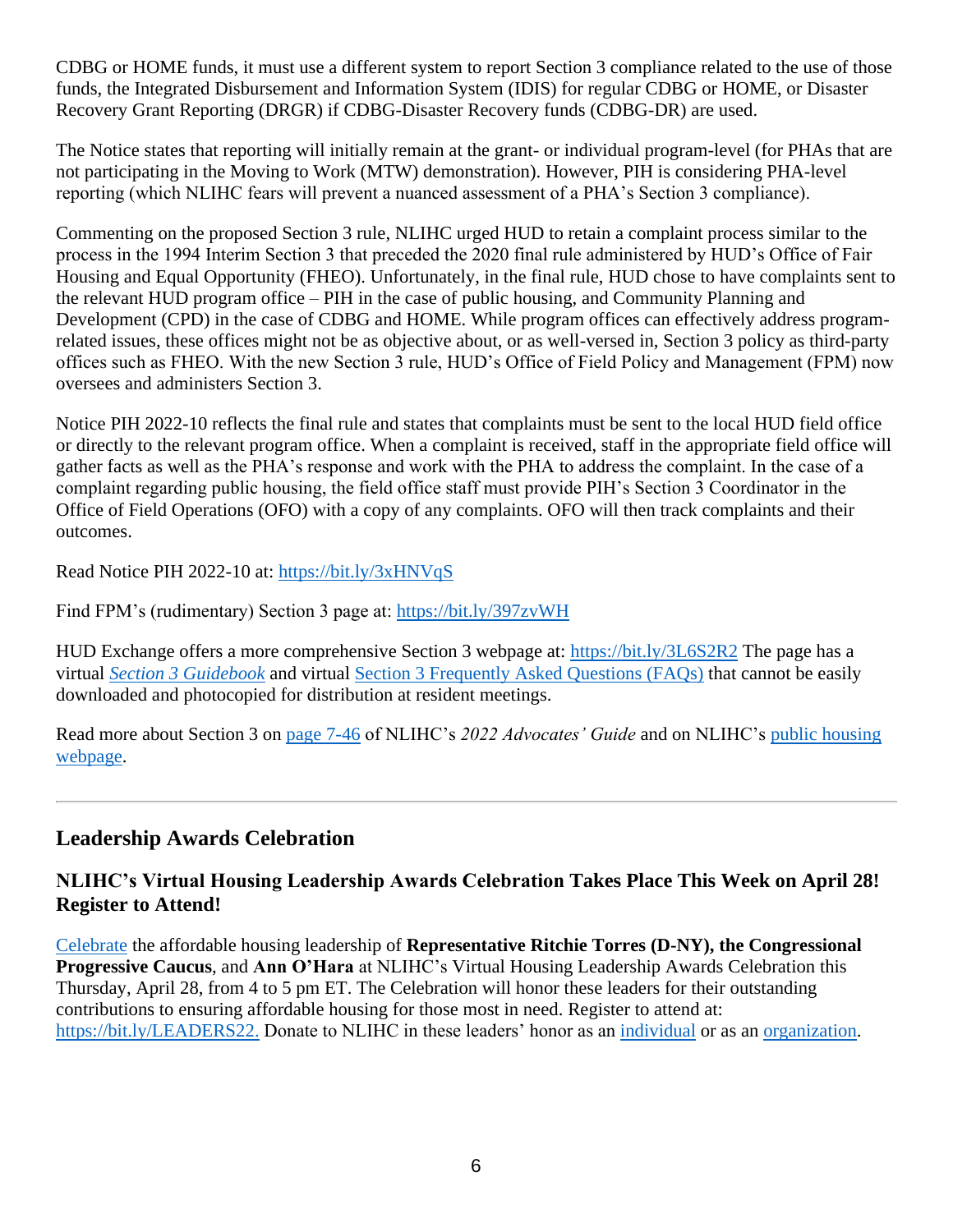

Recognize these outstanding leaders by donating to NLIHC in their honor!

#### Donate at:<https://bit.ly/LEADERS22>

Or text LEADERSHIP to 41444 to donate in honor of the awardees.

Your donation will be recognized in the Leadership Awards Celebration program, and your contribution will support NLIHC's mission to achieve racially and socially equitable public policy that ensures people with the lowest incomes have quality homes that are accessible and affordable in communities of their choice. Information about registering for the Housing Leadership Awards Celebration will be forthcoming.

Register to attend, donate, and learn more about the event at: <https://bit.ly/LEADERS22>

## **HoUSed Campaign for Universal, Stable, Affordable Housing**

## **NLIHC Releases** *The Gap: A Shortage of Affordable Homes*

NLIHC released its annual report *[The Gap: A Shortage of Affordable Homes](https://reports.nlihc.org/gap)*, finding the lowest-income renters in the U.S. face a shortage of approximately 7 million affordable and available rental homes. Drawing on multiple data sources, the report documents how the pandemic has exacerbated the housing crisis for the lowestincome renters. The report examines both short- and long-term policy interventions needed to address the immediate housing impacts of the pandemic and the underlying shortage of affordable housing.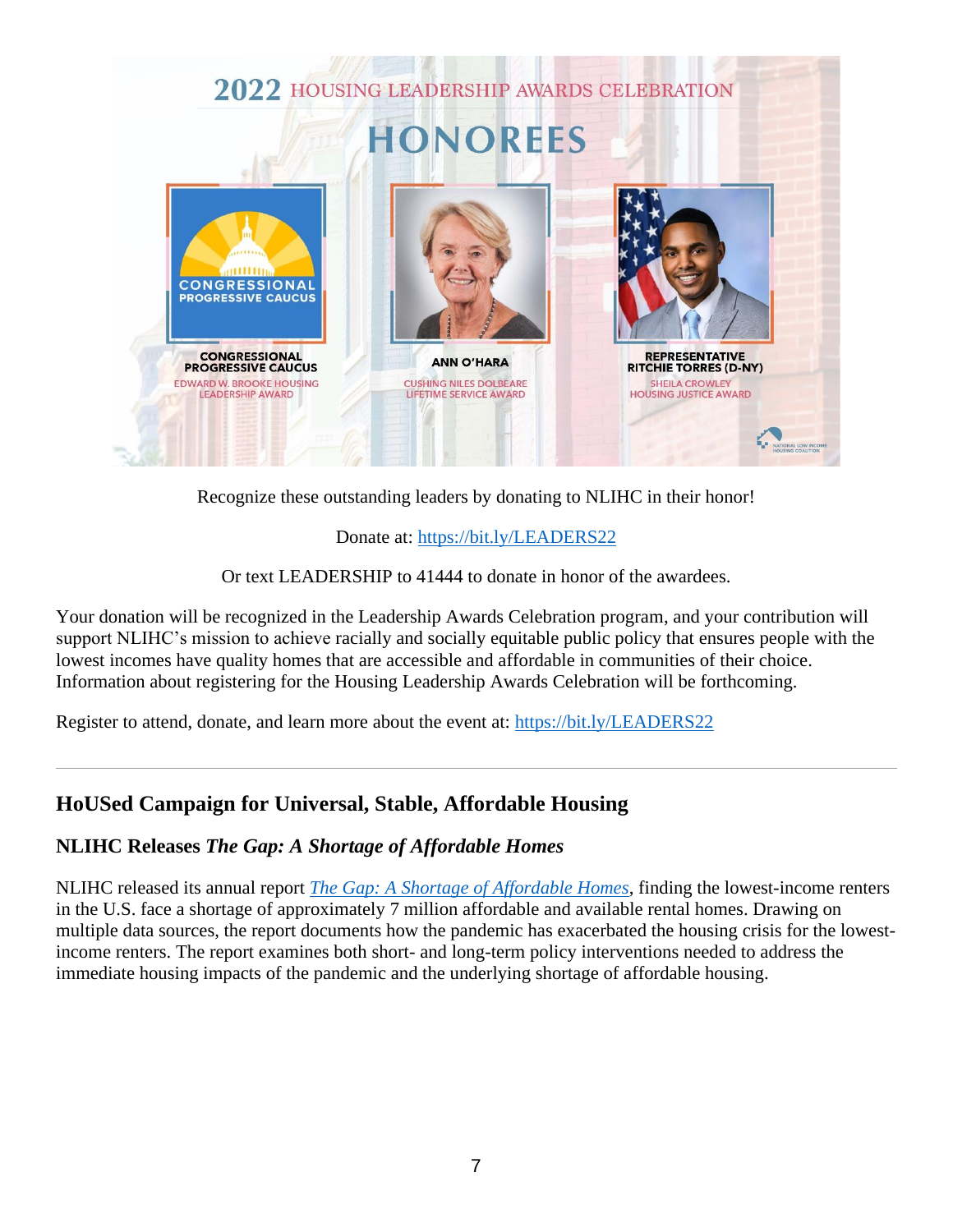

Fewer than four affordable and available homes exist for every 10 extremely low-income renter households nationwide. As a result of this shortage of affordable homes, 71% of extremely low-income renter households are severely housing cost-burdened, spending more than half of their limited incomes on housing. They account for more than seven of every 10 severely housing cost-burdened renters in the U.S.

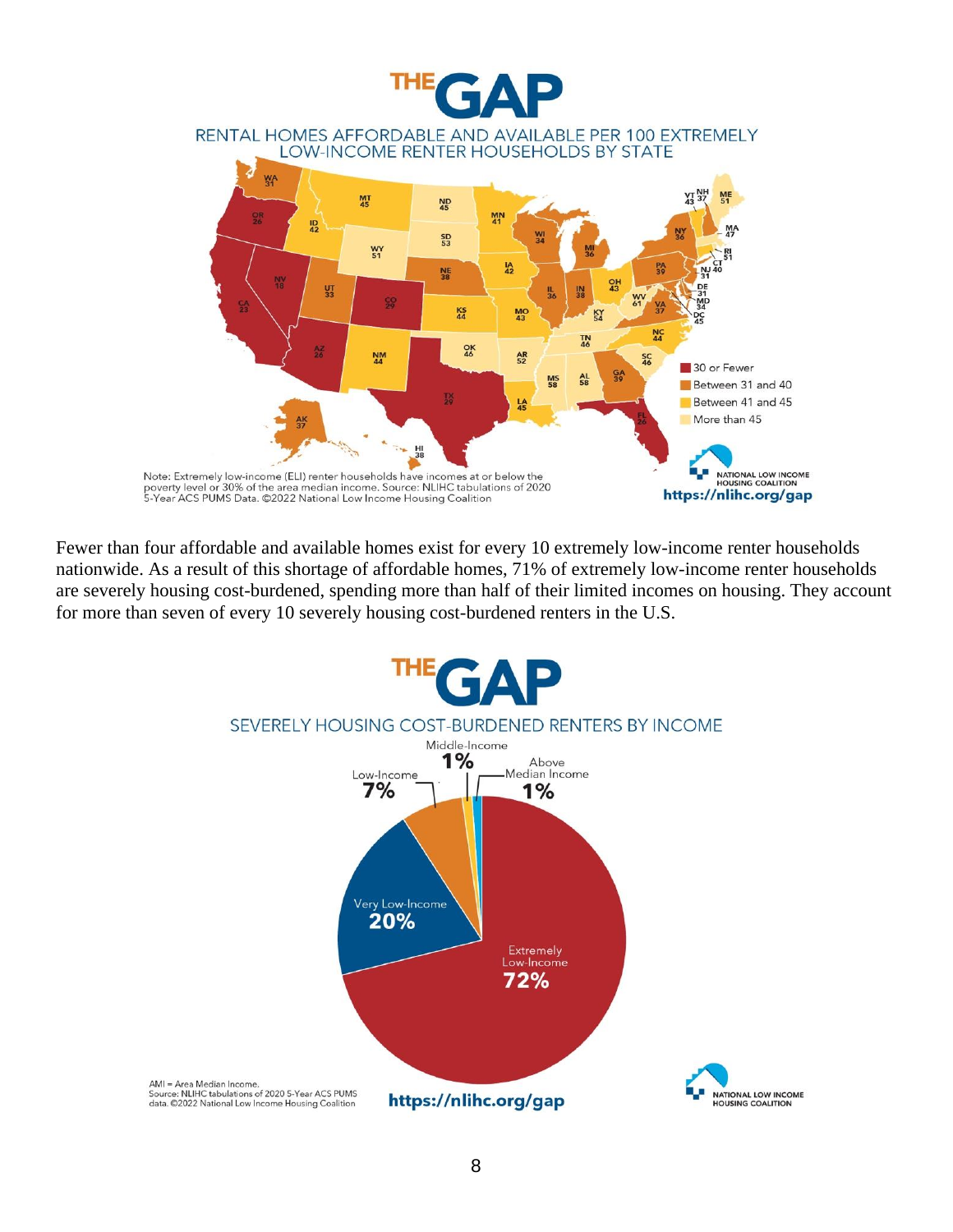Every state and metropolitan area has a significant shortage of affordable rental housing for the lowest-income households. Statewide shortages range from just under two affordable and available rental homes for every 10 of the lowest-income renter households in Nevada to a little more than six in West Virginia. Across the 50 largest metropolitan areas, the shortage is least severe in Providence, Rhode Island, where there are five affordable and available rental homes for every 10 of the lowest-income renter households. The shortage is most severe in Las Vegas, Nevada, where there are fewer than two affordable and available rental homes for every ten of the lowest-income renter households.

The report also finds that systemic racism, both past and present, has left people of color disproportionately likely to be among the lowest-income renters facing a shortage of affordable housing. Twenty percent of Black households, 18% of AIAN households, 15% of Latino households, and 10% of Asian households are counted among the lowest-income renters, compared to only 6% of white non-Latino households. Black renters are especially likely to face eviction.

The report shows that these lowest-income renter households disproportionately suffered from the effects of lost income and housing insecurity during the pandemic. At one point – in January 2021 – nearly 8 million renters were behind on rent. The federal government took unprecedented actions to protect these renters. The government's interventions, though, were temporary and limited in scope. Resources such as federal emergency rental assistance are now running out in many areas. Almost half of state programs funded by the U.S. Department of the Treasury's Emergency Rental Assistance (ERA) programs could run out of funding by the end of 2022. Longer-term federal investments in affordable housing are needed to combat the underlying shortage of affordable housing that exposed the lowest-income renters to housing instability in the first place.

The report argues that Congress must make sustained investments in key HUD and USDA Rural Housing programs to address the underlying systemic shortage of rental homes affordable to the lowest-income renters. These investments should include significant commitments to deeply income-targeted programs such as the national Housing Trust Fund, Housing Choice Vouchers, and public housing. The funding levels for these programs in the House-passed "Build Back Better Act" provide a minimum benchmark for any new reconciliation bill in Congress. As *The Gap* demonstrates, the housing crisis for the lowest-income renters will persist long after the pandemic without such investments.

Read the 2022 edition of *The Gap* and explore an accompanying interactive map at: [www.nlihc.org/gap](http://www.nlihc.org/gap)

## **Join Today's National HoUSed Campaign Call for Universal, Stable, Affordable Housing!**

[Join](https://us02web.zoom.us/webinar/register/WN_1XN2P7w2QnWvVc6Kp1q-nQ?utm_source=NLIHC+All+Subscribers&utm_campaign=5dc15097df-natl-call_102521&utm_medium=email&utm_term=0_e090383b5e-5dc15097df-&ct=t(natl-call_102521)) today's (April 25) national HoUSed campaign call from 2:30 to 4:00 pm ET. We will give updates from Capitol Hill on the federal budget, reconciliation, and the "Eviction Crisis Act," which would create a permanent ERA program and provide other new tools to help keep renters stably housed during an unexpected economic crisis. NLIHC's Dan Emmanuel will share findings from NLIHC's recently released annual report *[The Gap](http://www.nlihc.org/gap)*, which found a national shortage of 7 million affordable and available rental homes for households paid the lowest wages. The report also identifies systemic racial disparities in housing and calls for significant federal investments in proven solutions to housing poverty. In addition, we will hear the latest on NLIHC's End Rental Arrears to Stop Evictions (ERASE) project, receive updates from the field, and more.

## **Fair Housing**

**NLIHC Joins More Than 1,000 Organizations in Signing on to Public Charge Comment Letter**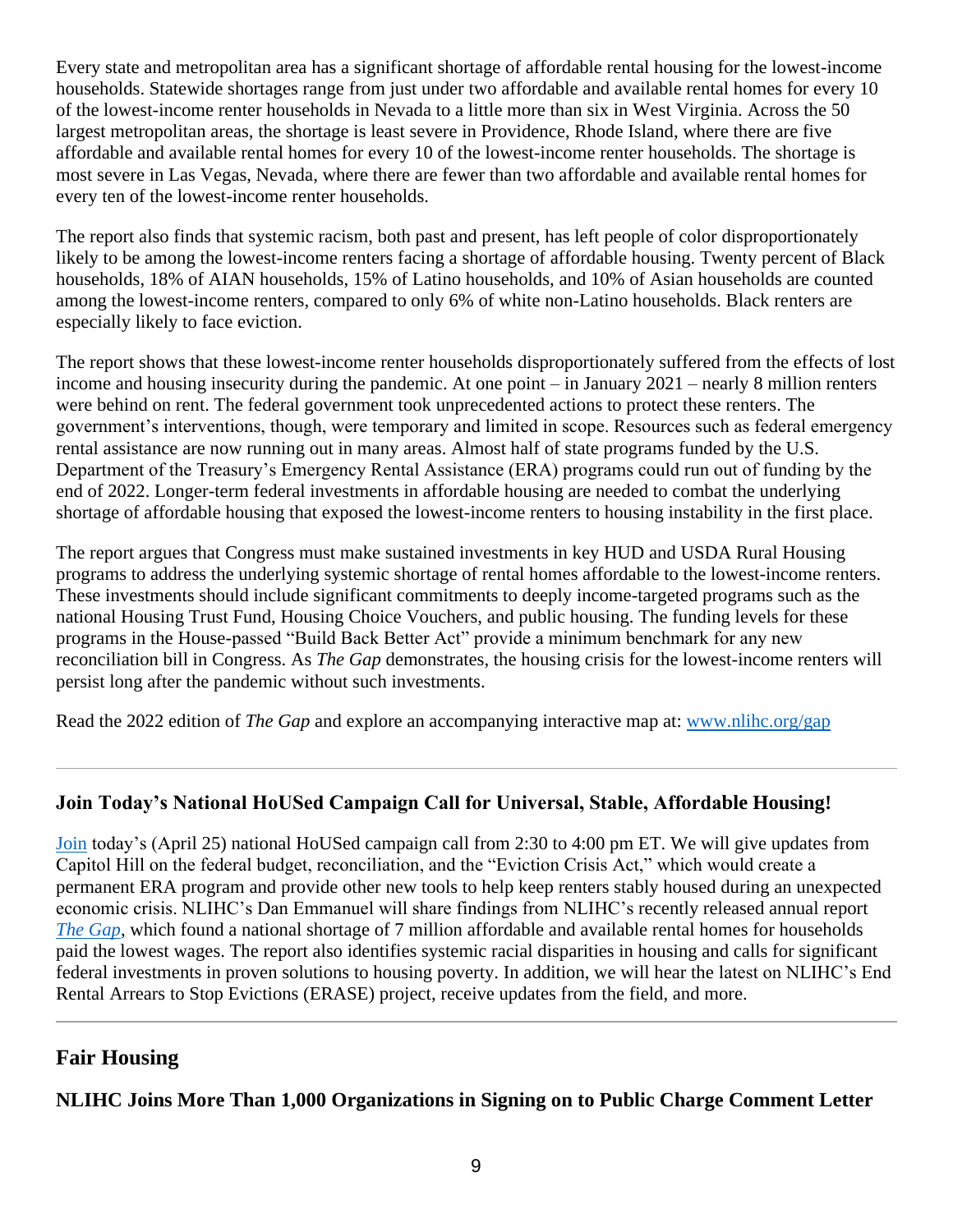NLIHC signed on to a comment letter urging the Biden administration to act quickly to reform the "public charge rule" to ensure immigrant families can access critical safety net services without fear. The letter, signed by more than [1,000 state and local organizations nationwide,](https://protectingimmigrantfamilies.org/commenttracker/) urges the Department of Homeland Security (DHS) to finalize reforms to the rule, which has been part of federal immigration law for more than one hundred years. Advocates and local governments must submit any comments concerning the rule to the *Federal Register*  by April 25.

In 2019, the Trump administration amended the public charge rule to include public housing, Housing Choice Vouchers, and Project-Based Rental Assistance (PBRA) in the determination of whether a lawfully present immigrant was or might become a public charge to the government. The Biden administration dismissed the harmful 2019 rule amendment in March 2021, removing housing programs from the public charge determination. The administration's newly proposed rule clarifies that programs such as Section 8 vouchers, disaster assistance, the Low Income Home Energy Assistance Program (LIHEAP), employment assistance, childcare, and programs for trafficking victims do not count as benefits considered under the public charge determination. Finalizing the newly proposed rule is an important step toward mitigating the damage of the 2019 rule amendment and would make permanent needed improvements to the public charge rule.

The [Protecting Immigrant Families](https://protectingimmigrantfamilies.org/) (PIF) campaign organized a sign-on comment letter to unite nonprofits around a public charge reform agenda without slowing down the regulatory process. (Further information about the effort can be found on the website of [Keep Families Together,](https://www.keep-families-together.org/) a shared initiative of the National Housing Law Project.) The sign-on letter recognizes that the public charge test is "an antiquated policy reflecting centuries of racial and class bias" and urges the Biden administration to quickly finalize public charge rule reform to assure eligible immigrant families that they can use safety net programs without immigration concerns. The letter urges DHS to make specific improvements as well, including (1) ensuring that state and local programs such as universal basic income programs are not considered in public charge determinations; (2) clarifying that Medicaid is never considered in public charge determinations; and (3) exempting orphans, domestic violence survivors, victims of other crimes, and other vulnerable immigrants from public charge determinations.

View a copy of the public charge comment letter here:<https://bit.ly/3v3qqqt>

Find out which organizations in your state have signed on to the public charge comment letter here: <https://bit.ly/3OrmPtP>

## **Our Homes, Our Votes**

### **Register for May 2** *Our Homes, Our Votes* **Webinar on Legal Considerations for Nonprofits Carrying Out Voter and Candidate Engagement**

*Our Homes, Our Votes* is NLIHC's nonpartisan campaign to increase voter participation among low-income renters and to educate candidates about housing solutions. The *Our Homes, Our Votes: 2022* biweekly webinar series features experts with frontline election experience who will walk through every step of voter and candidate engagement and support housing organizations' nonpartisan election efforts. [Join next week's \(May](https://us02web.zoom.us/webinar/register/WN_GvAr3T_pSZGRNqcvU7YMyg)  [2\) webinar](https://us02web.zoom.us/webinar/register/WN_GvAr3T_pSZGRNqcvU7YMyg) to learn about legal considerations for  $501(c)(3)$  nonprofit organizations as they plan their voter and candidate engagement work!

Nonprofit organizations, including housing justice nonprofits, can and should participate in nonpartisan voter and candidate engagement campaigns. To do so with confidence, organizations should be familiar with the laws that govern nonprofits' election-related work. The next *Our Homes, Our Votes* webinar, "Legal Considerations for Nonprofit Organizations," will address frequently asked questions, clear up misconceptions, and provide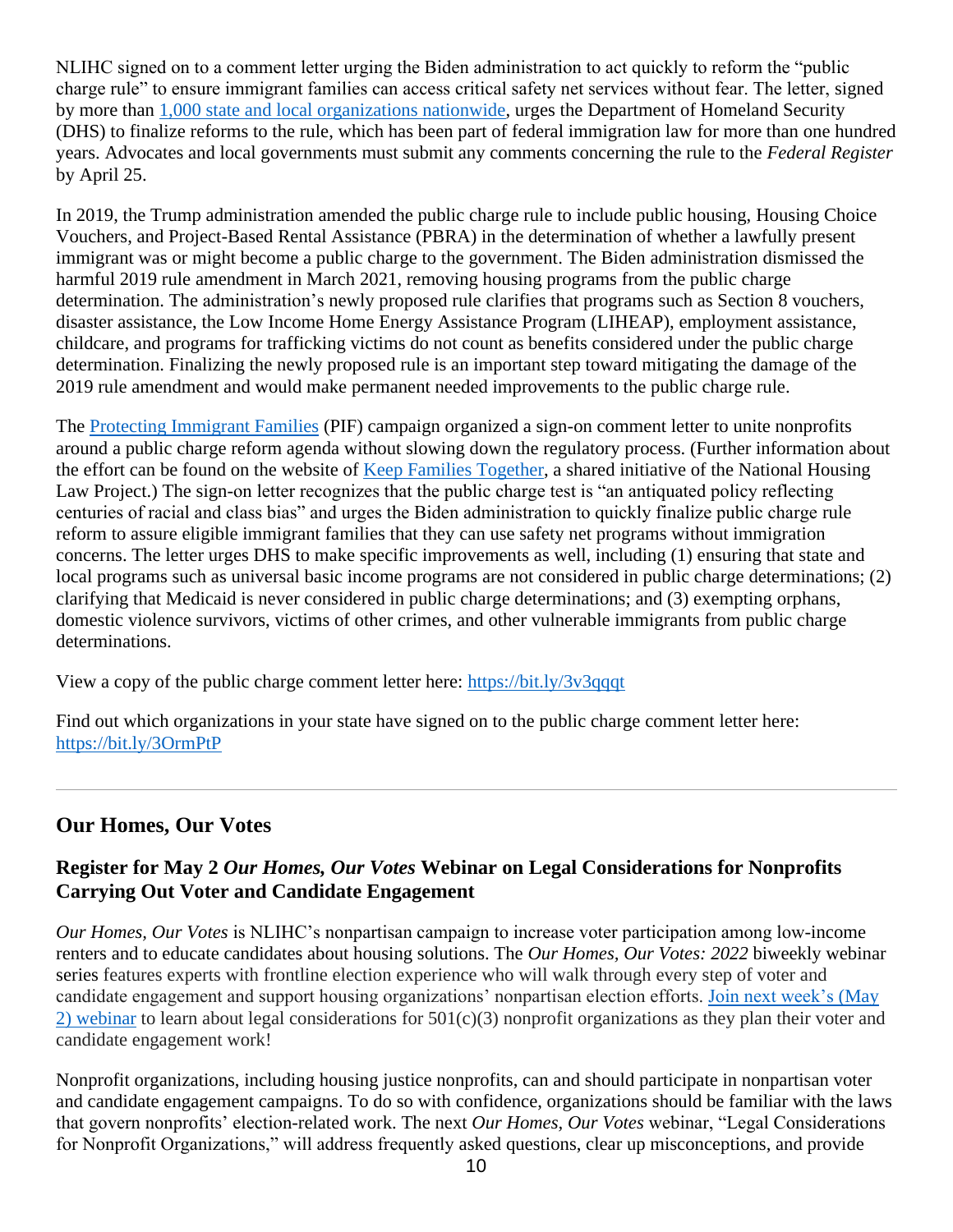resources for 501(c)(3) nonprofits as they get started on their campaigns. The webinar will take place on Monday, May 2, from 2:30 to 3:30 pm ET. Registration for the webinar can be found [here.](https://us02web.zoom.us/webinar/register/WN_GvAr3T_pSZGRNqcvU7YMyg)

Tim Mooney, senior counsel with the Bolder Advocacy program of the Alliance for Justice, will provide a comprehensive training on the legal landscape for 501(c)3 nonprofits that are launching voter and candidate engagement activities. Gabby Ross, housing advocacy organizer at NLIHC, will discuss considerations for organizations that receive federal funding.

To watch recordings from past webinars and preview the schedule of upcoming events, visit the *[Our Homes,](https://www.ourhomes-ourvotes.org/webinars)  [Our Votes](https://www.ourhomes-ourvotes.org/webinars)* website.

## **Research**

### **Expanded Child Tax Credit Payments Increased Financial Security Most Significantly among Lower-Income Households**

A Brookings Institute report, ["The Impacts of the 2021 Expanded Child Tax Credit on Family Employment,](https://www.brookings.edu/wp-content/uploads/2022/04/Child-Tax-Credit-Report-Final_Updated.pdf)  [Nutrition, and Financial Well-Being,"](https://www.brookings.edu/wp-content/uploads/2022/04/Child-Tax-Credit-Report-Final_Updated.pdf) examines employment, financial security, and health outcomes of families before and after receiving the expanded Child Tax Credit (CTC). The researchers found 79% of CTCeligible households received the credit, and the most common uses for the CTC included regular expenses such as housing and utilities (70%) and essential items for children (58%). Eligible households were more likely than non-eligible households to experience improved financial security, including declines in the use of risky financial products and the improved ability to pay for emergency expenses. CTC-eligible households were also less likely to experience eviction during the payment period than non-eligible households.

The report details findings from a survey conducted immediately before the first CTC payment in July 2021 and following the last monthly payment six months later. The sampled population included both CTC-eligible households with dependent children and CTC-ineligible households without children under age 18. The groups were comparable on measures of employment status, educational achievement, home ownership, and geographic region.

The survey found that 79% of CTC-eligible households received the monthly credit. The most common uses for the tax credit were for recurring expenses like housing and utilities (70%), essential items for children (58%), food (56%), emergency savings (49%), and paying off debt (42%). CTC uses varied by household income and race and ethnicity. Seventy-nine percent of households earning less than \$24,999 and 75% of households earning between \$25,000 and \$49,999, for example, reported using the CTC on routine expenses such as housing, compared to 46% of households making over \$100,000. Families of color were also more likely to make investments in their children's long-term educational expenses using the CTC payments. Thirty-four percent of Black households and 24% of Latino households reported using the CTC to start or grow a college fund, compared to 15% of white households.

CTC recipients reported decreased financial hardship due to their regular payments. Of households that experienced difficulty affording essential items due to inflation, 70% noted that CTC payments helped them navigate higher prices. CTC-eligible households were also less likely to be evicted compared to non-eligible households. Between the first and second survey rounds, 1.9% of CTC-eligible households were evicted compared to 2.9% of non-eligible households.

CTC payments were also found to significantly improve financial security. CTC-eligible households reported a decline in dependency on loans, pawn shops, and selling blood plasma and were more likely to stop using these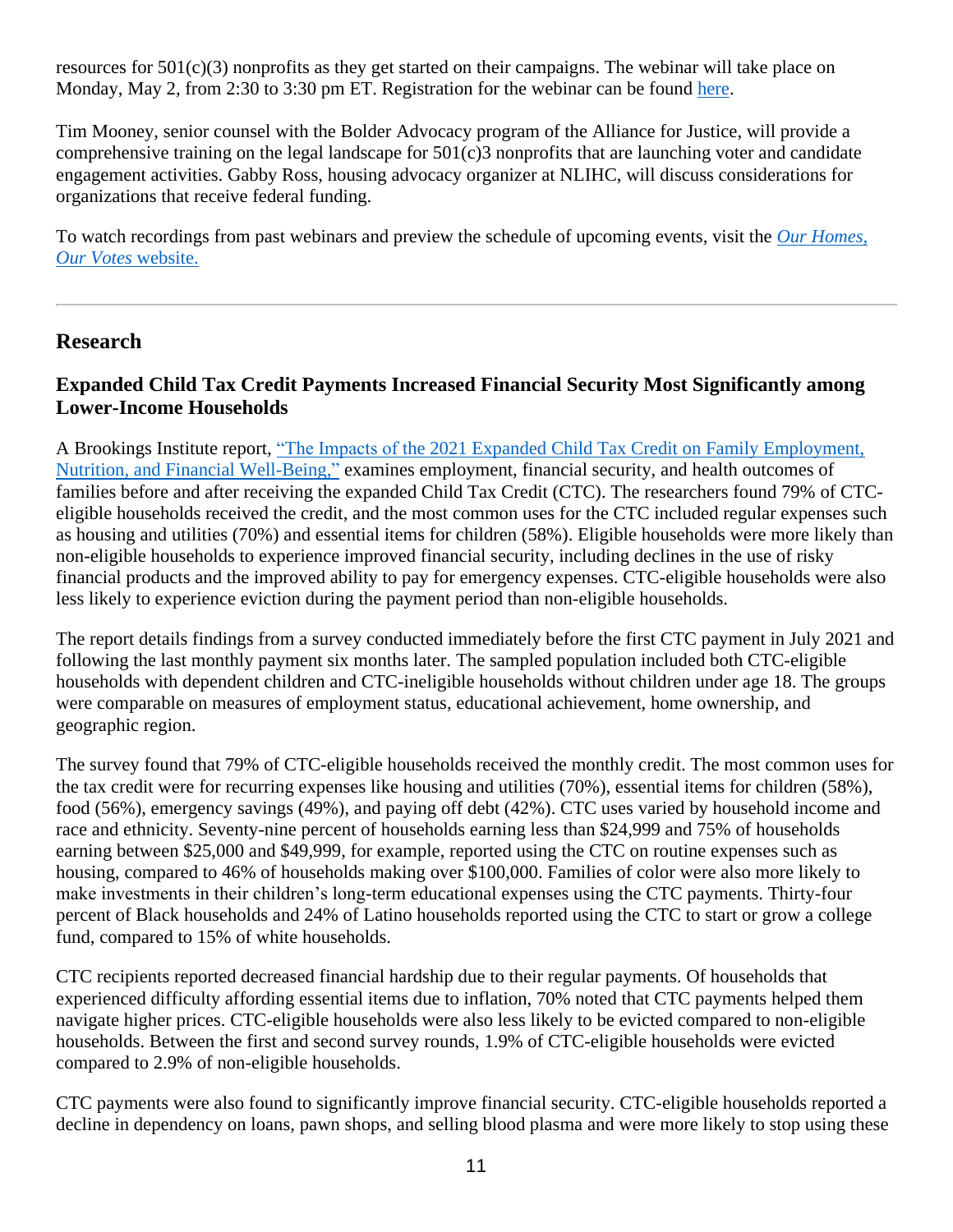services during the CTC payment period compared to non-eligible households. CTC-eligible households were also able to better manage emergency expenses, with 12.4% reporting that they paid for an emergency expense using cash in lieu of taking on debt or selling something, compared to 8.2% of non-eligible households.

The report finds that many of the CTC's impacts were most significant for lower-income households. The CTC also significantly improved the ability of Black, Latino, and other non-white households to make investments that could improve their long-term economic stability. Failing to continue the expanded CTC could jeopardize the short- and long-term positive outcomes experienced by low-income families and families of color.

Read the article at:<https://brook.gs/37CrFDU>

## **Fact of the Week**

#### **No State Has an Adequate Supply of Affordable and Available Rental Housing for the Lowest-Income Renters**



Source: NLIHC tabulations of 2020 5-Year ACS PUMS Data

## **From the Field**

#### **Illinois General Assembly Passes Source-of-Income Fair Housing Protections**

After many efforts to pass statewide source-of-income fair housing protections in Illinois over the course of almost 20 years, [HB 2775](https://ilga.gov/legislation/billstatus.asp?DocNum=2775&GAID=16&GA=102&DocTypeID=HB&LegID=131629&SessionID=110) was passed by the Illinois General Assembly on April 7. The legislation amends the Illinois Human Rights Act to add source of income as a protected class and provides people seeking housing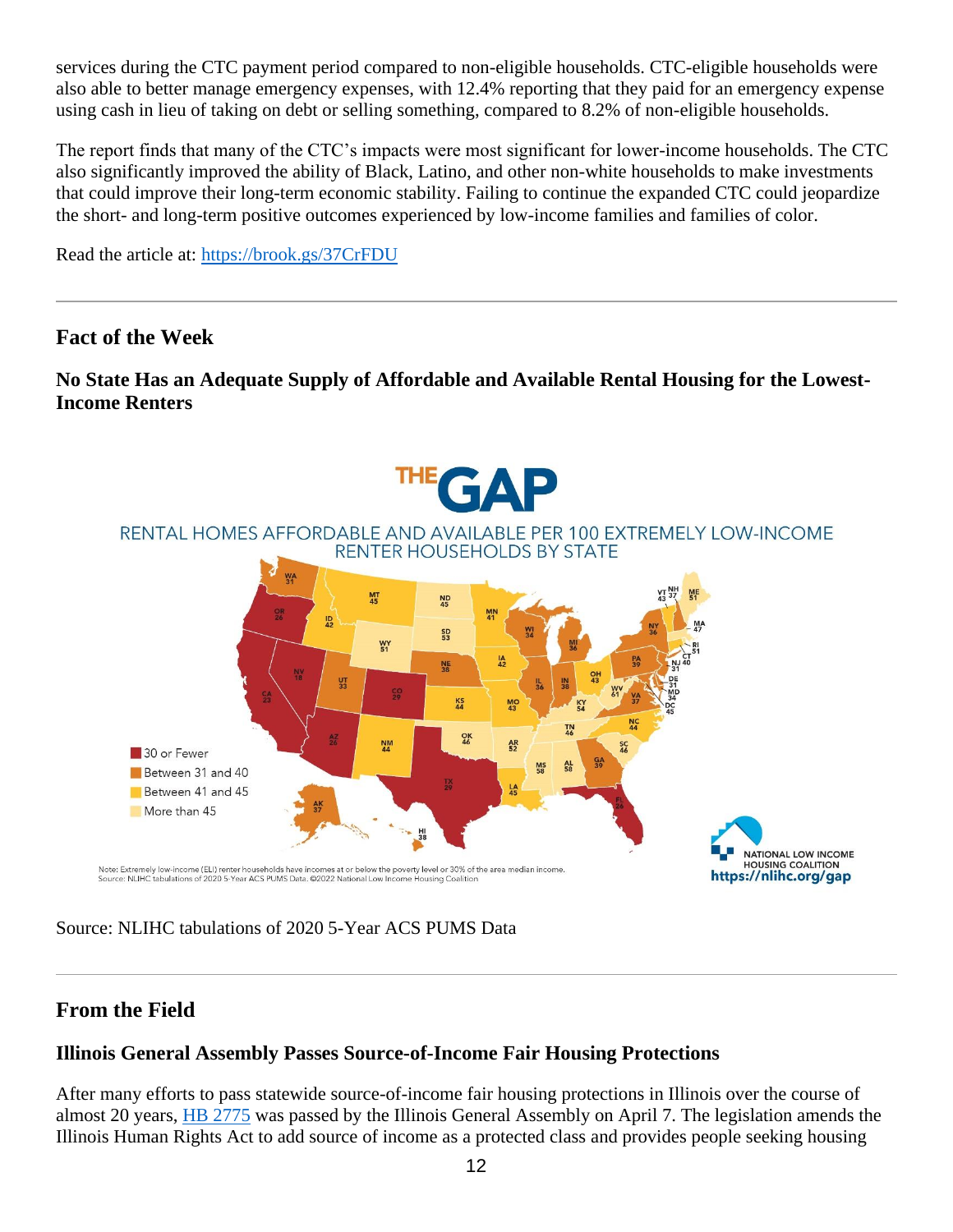with nonwage incomes the same legal protections against discrimination that are available based on race, disability, familial status, sexual orientation, and other factors. When the bill is signed, Illinois will become the 20th state (not including the District of Columbia) to have such a law on the books.

Over half of Illinois households rely on non-wage income. Examples of people in households with nonwage income who will benefit from passage of HB 2775 include:

- Families with Housing Choice Vouchers looking for a landlord to rent to them after what has often been years on a waiting list to secure a voucher.
- Veterans paying for their housing with veterans benefits or housing vouchers specifically set aside to assist veterans in need.
- Single mothers paying to house their families with child support and/or alimony payments.
- Seniors and people with disabilities paying for their housing with their social security funds.
- Persons using rental subsidies to flee domestic violence.

The Illinois Coalition for Fair Housing, which comprises more than 130 organizational members, including [Housing Action Illinois,](https://housingactionil.org/) an NLIHC state partner, led the campaign that resulted in passage of the new legislation.

"Discrimination against Housing Choice Voucher holders solely because of how they pay for their housing is widespread in local housing markets throughout Illinois," said Foluke Akanni, housing policy organizer for Housing Action Illinois. "This legislation will level the playing field for all Illinoisans with nonwage income to access a fuller range of housing options."

Other core members of the coalition leading the advocacy campaign include Access Living, Chicago Area Fair Housing Alliance, Chicago Coalition for the Homeless, Chicago Lawyers' Committee for Civil Rights Under Law, HOPE Fair Housing Center, Housing Choice Partners, Illinois Religious Action Center of Reform Judaism (RAC-IL), Northside Community Resources, Shriver Center on Poverty Law, and Working Family Solidarity.

The chief co-sponsors of the bill were Representative LaShawn Ford and Senator Ram Villivalam. Both worked closely with advocates to negotiate with and overcome opposition from various groups representing rental property owners. Some groups that originally opposed the bill eventually supported HB 2775 due to amendments that focused the legislation on core source-of-income protections. Others continued to oppose HB 2775 up to its passage.

Sharon Norwood helped advocate for the legislation based on her own experience of source-of-income discrimination. "Having statewide source-of-income protections will help people avoid what happened to me. I had to give up my voucher, because I could not find a landlord to rent to me in the community I wanted my family to live in," Norwood said. "Once I gave up my voucher, I did find a landlord who rented to me, but I was paying a lot more rent than I could afford because of it."

The Illinois Coalition for Fair Housing is urging Illinois Governor Pritzker to sign HB 2775 into law as soon as possible. Once the bill is signed, the source-of-income protections will go into effect on January 1, 2023.

Find out more about the campaign at: <https://www.housingchoicepartners.org/soi-campaign>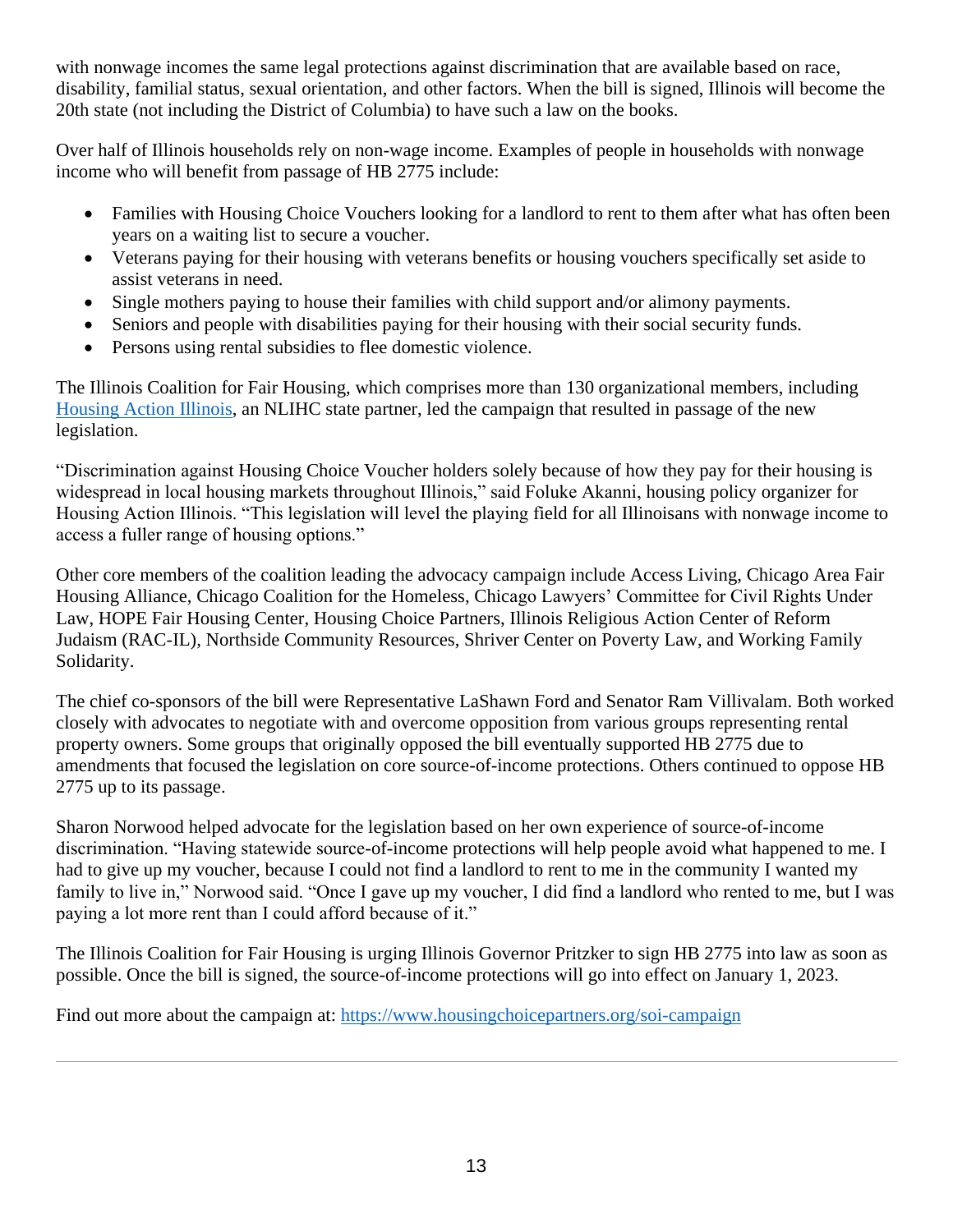## **Events**

## **Join Upcoming "Tenant Talk Live" Webinar for Renters and Resident Leaders: Organizing for Housing Choice Voucher (HCV) Holders**

NLIHC will host "Tenant Talk Live" – a webinar with and for renter and resident leaders – next Monday, May 2, at 6 pm ET. During the webinar, we will be joined by advocates who will discuss opportunities for organizing with Housing Choice Voucher (HCV) holders. Register for the Tenant Talk Live webinar at: <https://bit.ly/361rmy2>

[Housing Choice Vouchers \(HCVs\)](https://nlihc.org/sites/default/files/2022-03/2022AG_4-01_Housing-Choice-Vouchers.pdf) help people with the lowest incomes afford housing in the private housing market by paying landlords the difference between what a household can afford to pay for rent and the actual rent requested by the owner. The HCV program is HUD's largest rental assistance program, serving [1.8 million](https://nlihc.org/sites/default/files/2022-03/2022AG_4-01_Housing-Choice-Vouchers.pdf)  [households.](https://nlihc.org/sites/default/files/2022-03/2022AG_4-01_Housing-Choice-Vouchers.pdf) Significant work needs still to be done to strengthen tenant organizing, especially for voucher holders. In the webinar, we will focus on strategies for organizing with voucher holders. Staff from the Office of Representative Andy Levin's (D-MI) will join the webinar to provide attendees with the chance to give feedback on the "Tenants' Right to Organize Act," which is soon to be introduced in the U.S. House of Representatives.

NLIHC will also be joined in the webinar by Bridgett A. Simmons, staff attorney at the National Housing Law Project (NHLP); Darryn Mumphery, law and policy associate at the Poverty and Race Research Council (PRRAC); and Ben Gerstein, a legislative aide with Representative Andy Levin. We hope that you'll join our panelists to learn more about how you can organize as a voucher holder and about future legislative opportunities for strengthening tenant organizing at the federal level.

Tenant Talk Live would not be possible without tenants like you! We strive to connect and engage with tenants and tenant leaders through our webinars. If you are a low-income tenant and have a topic you would like to propose for an upcoming Tenant Talk Live, or if you would like to participate as a speaker on an upcoming call or webinar, please email: [sbetancourt@nlihc.org](mailto:sbetancourt@nlihc.org)

Register for next Monday's (May 2) Tenant Talk Live webinar at: [bit.ly/361rmy2](https://bit.ly/361rmy2)

Stay up to date on Tenant Talk Live events via our [Facebook group](https://www.facebook.com/groups/TenantTalk/)

Join us for NLIHC's 40<sup>th</sup> Annual Housing Leadership Awards Celebration: <https://app.mobilecause.com/e/uSYuyg?vid=rhwo8>

## **NLIHC Careers**

## **NLIHC in the News**

## **NLIHC in the News for the Week of April 17**

The following are some of the news stories to which NLIHC contributed during the week of April 17:

- "Everything You Ever Wanted To Know About Affordable Housing, But Were Afraid To Ask" *Forbes,* April 18 at:<https://bit.ly/3OylkdB>
- "Rents are rising everywhere. See how much prices are up in your area." *Washington Post,* April 21 at: <https://wapo.st/3vvC0cU>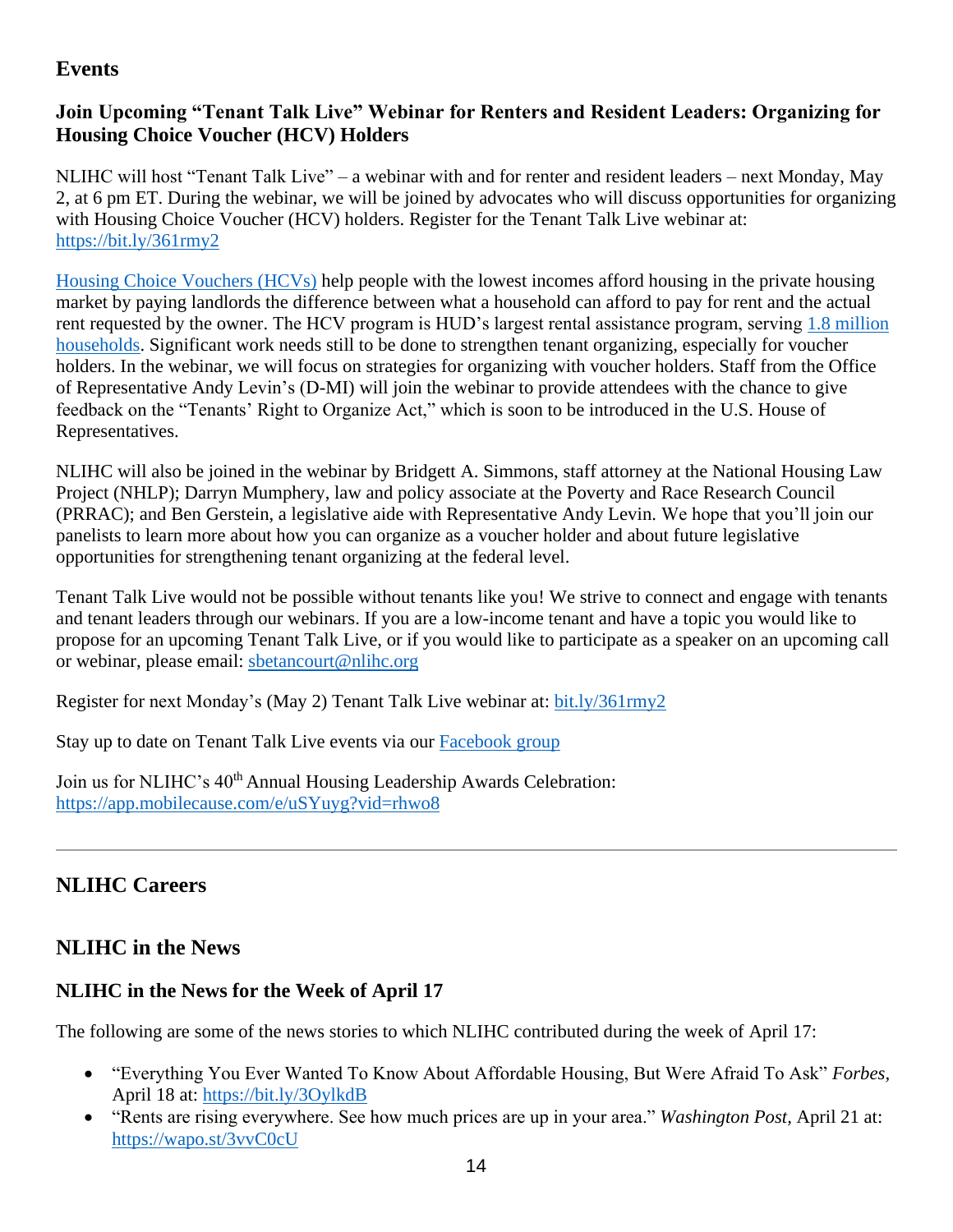- "'Just one paycheck away.' Report finds 163,000 low-income Mass. families need affordable housing." *Boston Globe*, April 21 at:<https://bit.ly/3OuFIw6>
- "As eviction filings in Hartford have doubled, advocates blame the end of rental assistance" *CT Public*, April 21 at:<https://bit.ly/3vxRwVE>

## **NLIHC News**

## **Where to Find Us – April 25**

NLIHC President and CEO Diane Yentel and other NLIHC staff will be speaking at the following events in the coming months:

- [National Association of Local Housing Finance Agencies \(NALHFA\)](https://nam04.safelinks.protection.outlook.com/?url=http%3A%2F%2Fwww.nalhfa.org%2F&data=04%7C01%7C%7C85398fd9d3f8476d2cd508da1bff25d4%7Cd9ab7747cd104372b0b3229c61592adf%7C0%7C0%7C637853079972286512%7CUnknown%7CTWFpbGZsb3d8eyJWIjoiMC4wLjAwMDAiLCJQIjoiV2luMzIiLCJBTiI6Ik1haWwiLCJXVCI6Mn0%3D%7C1000&sdata=tYRhyVFlcJ9oXOda%2F0%2BEjI1xoHochK5SLiR1MQfMEZE%3D&reserved=0) 2022 Annual Conference New York, NY, April 25
- [University of Delaware Webinar](https://www.udel.edu/) Keynote Speaker, Virtual, April 27
- [Citizens' Housing & Planning Association Federal Policy Forum](https://www.chapa.org/) Virtual, May 3
- [New Mexico Summit on Health Equity](https://whova.com/portal/registration/cnae_202108/) Plenary Speaker, Virtual, May 4
- [Connecticut Coalition to End Homelessness, 19th Annual Training Institute,](https://nam04.safelinks.protection.outlook.com/?url=https%3A%2F%2Fnlihc.us4.list-manage.com%2Ftrack%2Fclick%3Fu%3De702259618becdc3f0451bd5d%26id%3D0a07af1f9c%26e%3D1f62443a73&data=04%7C01%7C%7Cd4f86c2808314d1d3dba08d9faed43d2%7Cd9ab7747cd104372b0b3229c61592adf%7C0%7C0%7C637816719238131402%7CUnknown%7CTWFpbGZsb3d8eyJWIjoiMC4wLjAwMDAiLCJQIjoiV2luMzIiLCJBTiI6Ik1haWwiLCJXVCI6Mn0%3D%7C3000&sdata=fuuzWu4wnuK0vtkCF7mnNLlt65teaqkx7kv5okGlD2Y%3D&reserved=0) Keynote Speaker, Hartford, CT, May 11
- [Wisconsin Collaborative for Affordable Housing, "A Home for Everyone Conference 2022"](https://ahomeforeveryone.events/) Milwaukee, WI, May 11-12
- [HousingWorks RI](https://www.housingworksri.org/) Get Housing Right Conference Virtual, May 12
- [St. Ambrose University School of Social Work 24](https://nam04.safelinks.protection.outlook.com/?url=https%3A%2F%2Fnlihc.us4.list-manage.com%2Ftrack%2Fclick%3Fu%3De702259618becdc3f0451bd5d%26id%3Dcff378f09d%26e%3D1f62443a73&data=04%7C01%7C%7Cd4f86c2808314d1d3dba08d9faed43d2%7Cd9ab7747cd104372b0b3229c61592adf%7C0%7C0%7C637816719238131402%7CUnknown%7CTWFpbGZsb3d8eyJWIjoiMC4wLjAwMDAiLCJQIjoiV2luMzIiLCJBTiI6Ik1haWwiLCJXVCI6Mn0%3D%7C3000&sdata=AVkiZYwfk%2F1Lxw0v4j%2BU%2Fonc2UGGneWqJ1OMCzSZAYs%3D&reserved=0)th Annual Social Justice Conference Keynote Speaker, Davenport, IA, May 19
- [Princeton Community Housing Gala](https://www.pchhomes.org/) Virtual, July 21
- [Idaho Housing and Finance Association Annual Housing Conference](https://www.idahohousing.com/housing-conference/) Keynote Speaker, Boise, ID, August 22-23

# **[NLIHC](https://nlihc.org/about/staff) Staff**

Andrew Aurand, Vice President for Research, x245 Sidney Betancourt, Housing Advocacy Organizer, x200 Jordan Brown, Research Intern Victoria Bourret, ERASE Project Coordinator x244 Jen Butler, Senior Director, Media Relations and Communications, x239 Alayna Calabro, Policy Analyst–COVID-19 Response, x252 Josephine Clarke, Senior Executive Assistant, x226 Matthew Clarke, Writer/Editor Courtney Cooperman, Housing Advocacy Organizer, x263 Bairy Diakite, Director of Operations, x254 Lindsay Duvall, Senior Organizer for Housing Advocacy Emma Foley, Research Analyst, x249 Dan Emmanuel, Senior Research Analyst, x316 Ed Gramlich, Senior Advisor, x314 Sarah Gallagher, Senior Project Director, ERASE, x220 Kim Johnson, Senior Policy Analyst, x243